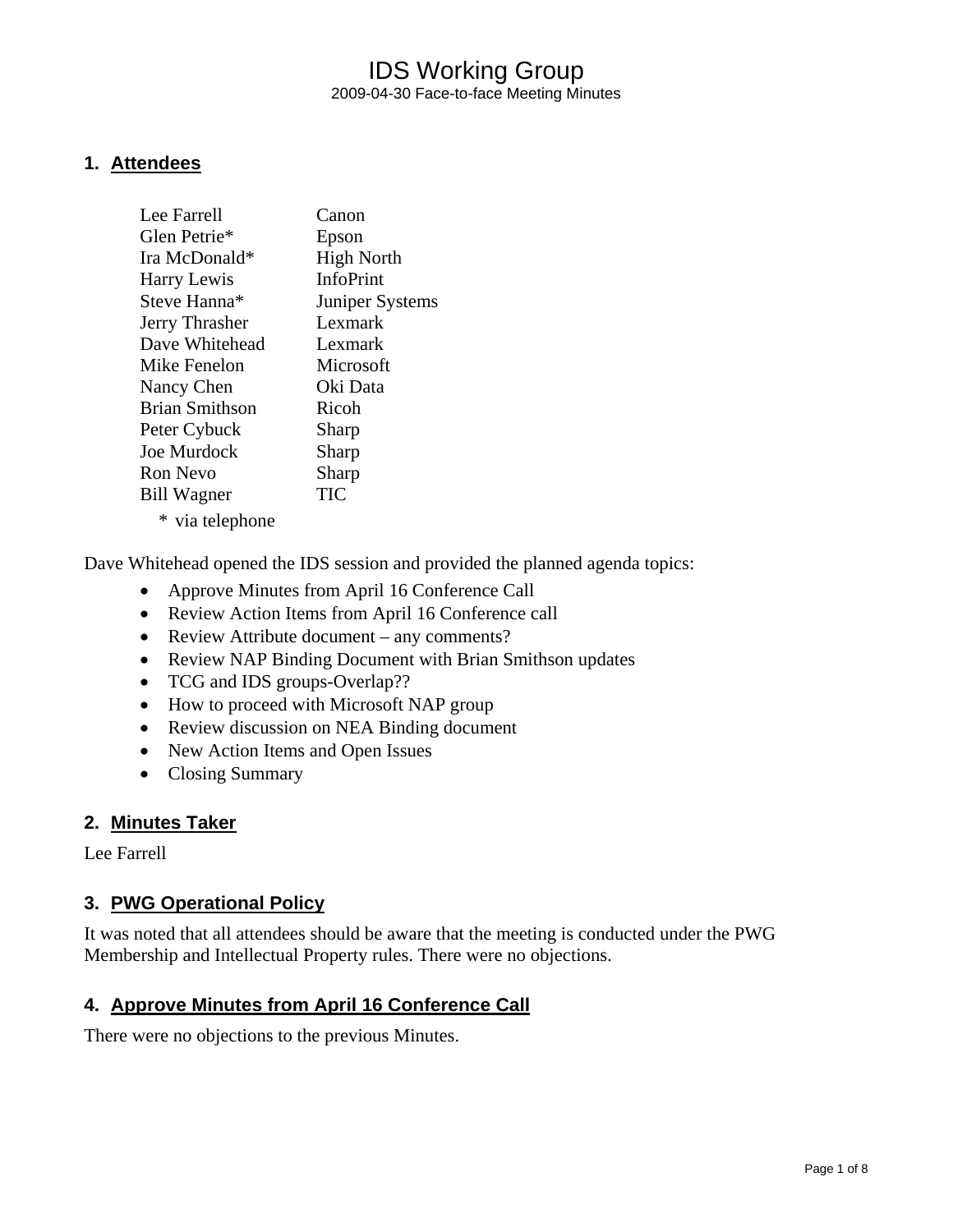2009-04-30 Face-to-face Meeting Minutes

#### **5. Review Action Items**

| AI 001: | Randy Turner will try to find other contacts that would be willing to work with the |
|---------|-------------------------------------------------------------------------------------|
|         | PWG to help deploy NEA health assessment. (Juniper, Symantec, Cisco are             |
|         | suggested candidates.) Is someone willing to sit down with the PWG and "have        |
|         | discussions"?                                                                       |

→ *No new info to report.* 

→ *ONGOING*

AI 002: Joe Murdock will add NAP protocol information to document and update the conformance section.

→ *In progress.* 

→ *OPEN* 

AI 003: Joe Murdock will include sequence diagrams as illustrative examples for the NAP binding document.

→ *CLOSED* 

| AI 004: | Dave Whitehead will coordinate with Randy Turner to generate a proposal to    |  |
|---------|-------------------------------------------------------------------------------|--|
|         | Microsoft on proceeding with obtaining NAP information on what they envision  |  |
|         | would be the content of a profile—including remediation. Need to identify the |  |
|         | appropriate point of contact within Microsoft.                                |  |

<sup>→</sup> *Mike Fenelon is acting as the liaison between IDS and the MS NAP team.* 

→ *OPEN* 

AI 007: Dave Whitehead and Randy Turner will compile a set of questions that are intended for Microsoft—and maintain the answers on an ongoing basis for future reference. This list should include the topic of the four SOH attributes:

- MS-Quarantine-State
- MS-Machine-Inventory
- MS-Packet-Info
- MS-CorrelationId

→ *The list of questions has been sent to Microsoft.* 

→ *ONGOING* 

AI 008: Ron and Dave will maintain an Action Item spreadsheet that assigns unique IDs to each Action Item and retains the resolution history.

→ *Ron sent a spreadsheet to Dave and Lee* 

→ *ONGOING* 

- AI 009: Everyone will review Steve Hanna's comments [<http://www.pwg.org/hypermail/ids/0242.html>] and be prepared for discussion at the next face-to-face meeting.
- → *Reviewed at this meeting.*

→ *CLOSED*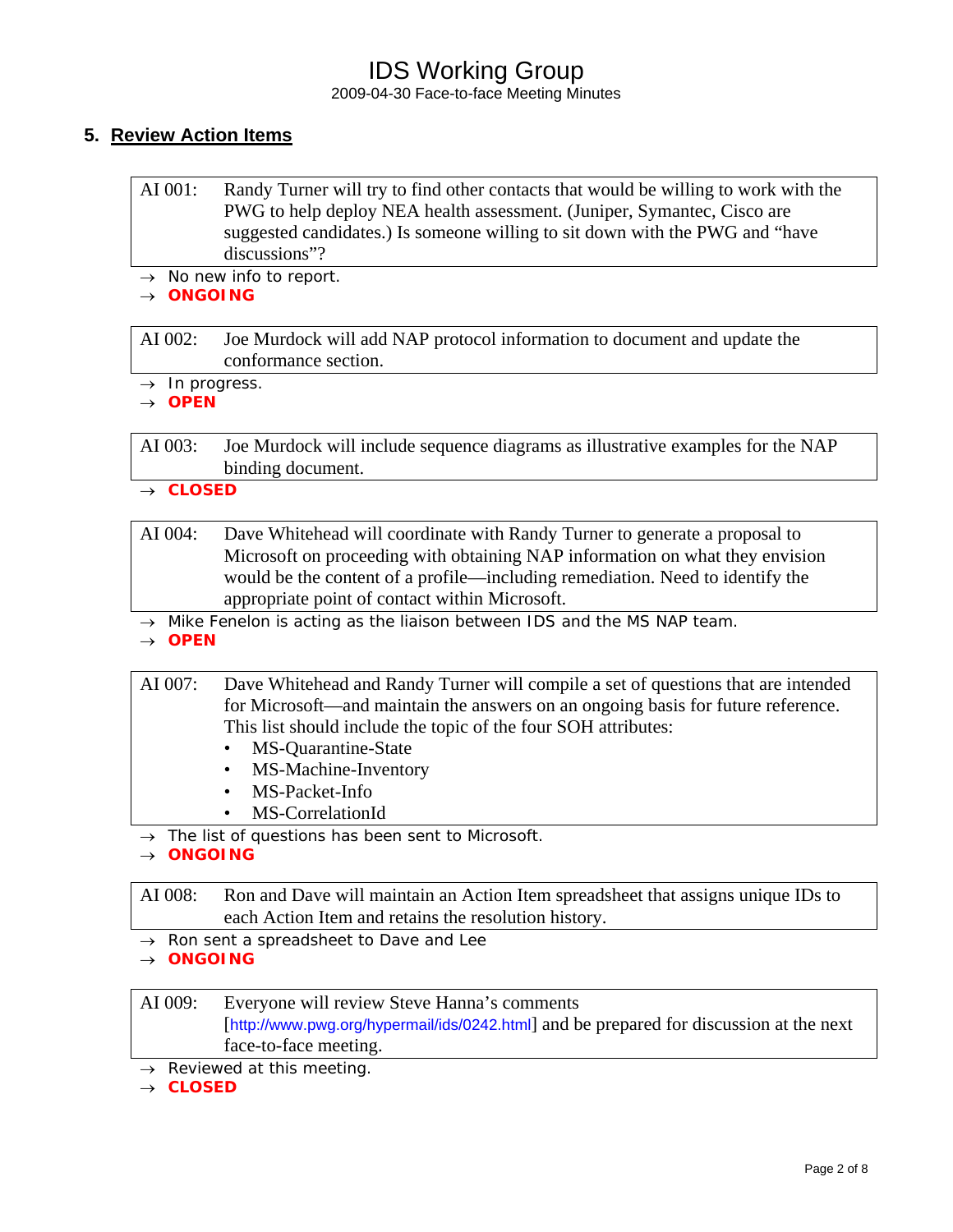2009-04-30 Face-to-face Meeting Minutes

AI 010: Brian Smithson will investigate whether a formal relationship document can be created between TCG and PWG. He will find out their position on liaison agreements.

→ *Brian has started this effort.* 

→ *OPEN* 

#### **6. Review Attribute document – any comments?**

Dave led a review of the comments supplied by Steve Hanna (Jupiter Systems, IETF NEA Chair).

#### Comment 1:

The descriptions of both HCD\_Certification\_State and HCD\_Configuration\_State say that a change in the underlying value "MUST cause a change in the attribute" (or "in the attributes value"). Because of information theory, that's not possible unless the attribute value is at least as long as the underlying value. Otherwise, there will always be multiple underlying values that will map to the same attribute value. I suggest that you change the words I just quoted to "MUST be highly likely to cause a change in the attribute value". In fact, I'd suggest that you go further and require a cryptographic hash to be used for this value. Otherwise, implementers may choose a simpler algorithm like CRC32 or even XOR that doesn't provide preimage resistance, which you need.

The group acknowledged that the comment is theoretically correct. It was agreed that Jerry will qualify the text with the phrase "within the limits of information theory" to "A change to any configuration setting that is required for the device to maintain its certification status MUST cause a change in the attribute within the limits of information theory."

#### Comment 2:

For HCD Configuration State, you are trying to quickly detect any variance from a standardized configuration. If it might be possible for an administrator to change which configuration settings are used to calculate this value, you should probably say "A change to any configuration setting that is included in the creation of this attribute or change to the set of configuration settings that are included MUST be highly likely to cause a change in the attribute value". That should ensure that a malicious administrator can't just remove a setting from the configuration and then change that setting without detection.

The group agreed to change "must be highly likely" to "must (within the limits of information theory.)"

Ira suggested that the definition of the HCD\_Configuration\_State attribute be changed to qualify it as something that the administrator modifies. The group agreed to modify the definition to say the "is an administratively configured vendor-specific field…"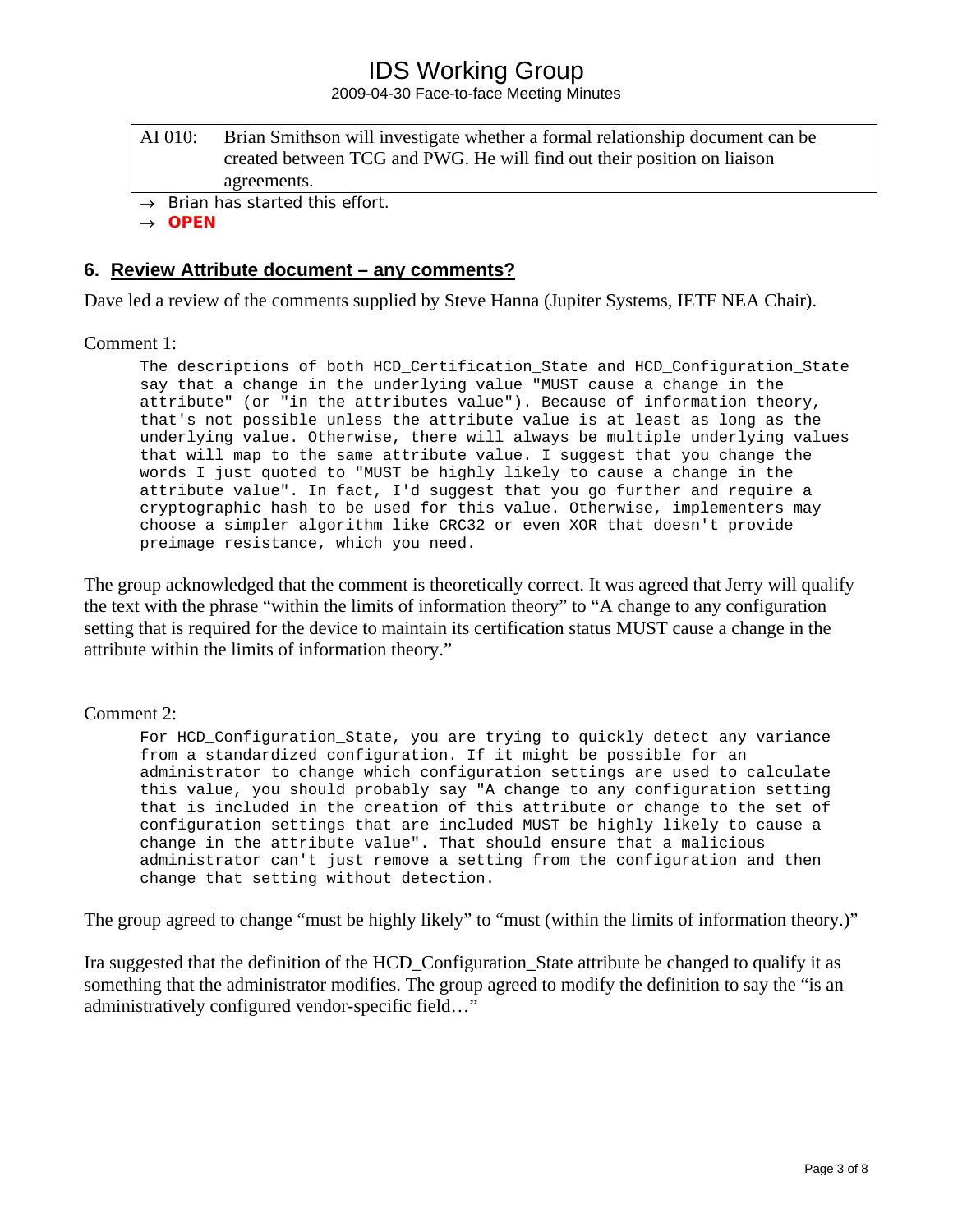#### Comment 3:

For HCD\_Downloadable\_Application\_Enabled, I would expect that a value of 0 would not only disable the ability to download applications but also the ability to run downloadable applications that have previously been downloaded. Why? Because I think the goal is to lock down the HCD to only built-in functions. Am I right? If so, this should be documented.

It was felt that Steve's comment was not based on a correct interpretation of the attribute. However, the group agreed that the name of the attribute is somewhat ambiguous. The name should be changed to Application Download Enabled. And a note should be added to clarify that it is not intended to disable previously downloaded or resident (persistent) applications.

A bit more discussion generated more confusion and disagreement, because of the current definitions of downloadable applications vs. resident application vs. persistent applications vs. user downloadable vs. administrator downloadable applications. There seems to be some overlap in the definitions—which creates difficulties in interpretation.

Ira volunteered to re-visit the term definitions to [hopefully] clarify the differences of downloadable applications.

To help the clarification difficulty, one person asked "What is a user-downloadable application?" PDL interpreters were given as examples.

Jerry and Joe suggested that from a health assessment standpoint, there is no practical difference between persistent and non-persistent downloadable applications. Ira disagreed.

The group agreed that "downloadable application" should be re-defined to "user application". Another attribute should be added to determine whether downloadable applications can be persistent (across jobs) vs. temporary.

It was later suggested that the document should identify some recommended default values for these attributes.

#### Comment 4:

I think that there might be several attributes of type HCD Downloadable Application Name in a single assessment. Each one of these attributes might be followed by the Patches, String Version, and/or Version for that application. Right? If so, these attributes seem to be grouped together by the fact that they come one after the other.

I'm not sure that all network health assessment protocols support having multiple attributes with the same ID and that they preserve order. For the NEA specs, you should be OK if you place the attributes as PA-TNC attributes within a PA-TNC message. That PA-TNC message will be delivered to the Posture Validator, which will have its own code to parse the message. That code can accommodate multiple attributes with the same ID and ensure that the order of the attributes within the PA-TNC message is properly interpreted.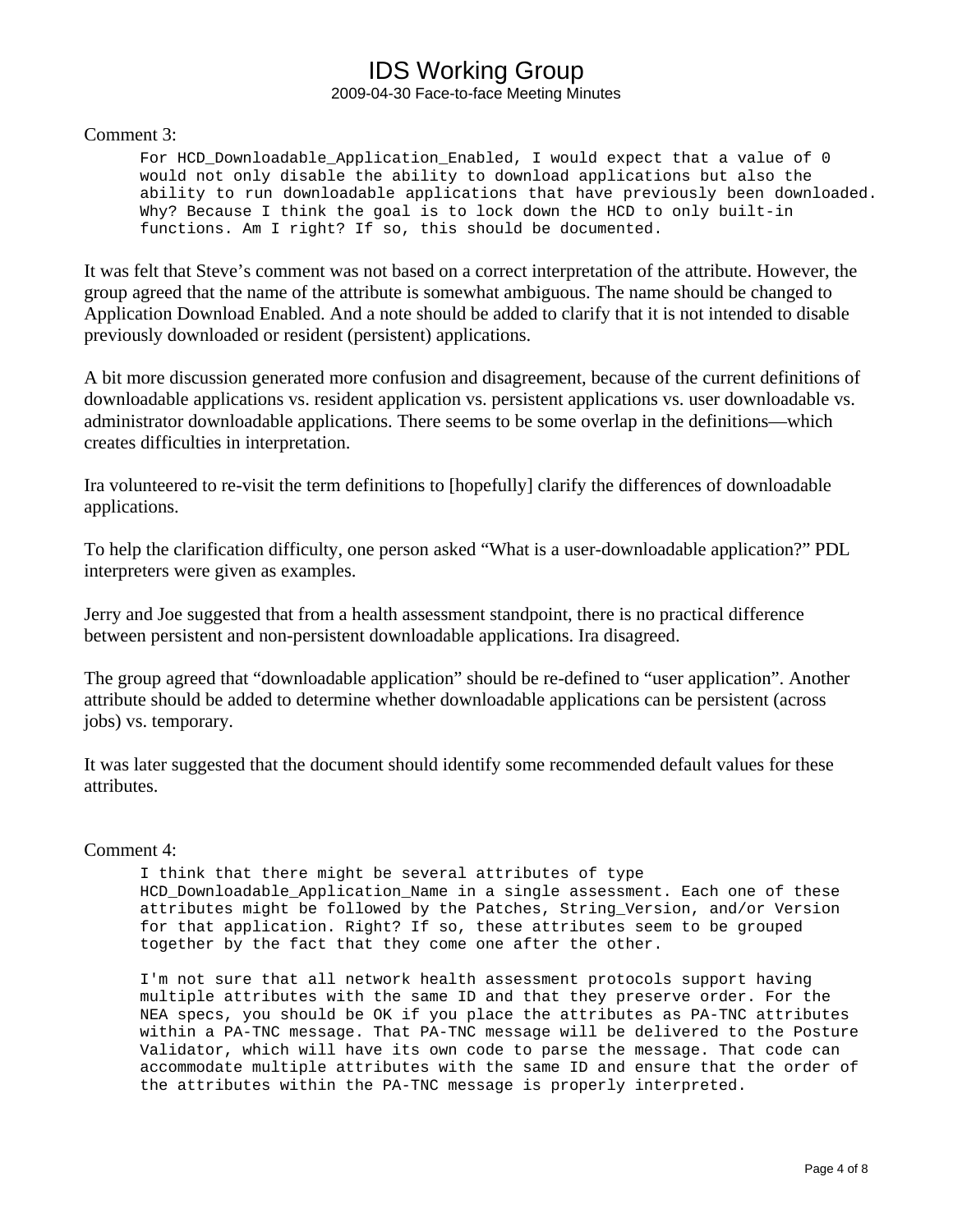Similarly, you should be fine for the TNC specs as long as you place all the attributes that pertain to one downloadable application within one IF-M message. You can even place all of the HCD-related attributes within one IF-M message.

With Microsoft NAP, I think you're going to run into message size limitations very quickly. There is a 4KB maximum message size for NAP. All of the attributes that the NAP agent sends to the NAP server must fit within 4KB! So I don't think that you'll want to send over a long list of application names and patches.

I don't know much about Cisco NAC's message format. You should ask someone who's more familiar with that whether there are limitations that might affect you.

The group agreed that when the Binding documents to NEA, NAP and NAC are addressed, it will be necessary to include some type of correlation ID—or equivalent capability.

Comment 5:

How will the HCD\_Forwarding\_Enabled attribute be handled in a NEA or TNC environment since PA-TNC now includes a Forwarding Enabled attribute that has a similar definition to HCD\_Forwarding\_Enabled but not quite the same. HCD\_Forwarding\_Enabled is only non-zero if the network interface that's requesting access is forwarding. PA-TNC's Forwarding Enabled attribute is on any time that forwarding is happening on any interface.

Yes, they are similar—but not identical.

Later, Steve explained his concern: If you have two interfaces, and one is being health checked while another has forwarding enabled, what does this really mean in terms of [potential] data leakage?

The group agreed that the IDS document will be modified to handle this attribute in the same way as the NEA method. However, Dave said that he would like to limit this topic to *external facing* (i.e., outside of the device) network interfaces. Steve agreed. Bluetooth, WiFi, and "nets and rings" should all be included in the definition of external facing network interfaces.

#### Comment 6:

I assume that HCD\_Default\_Password\_Enabled will be handled in a NEA or TNC environment by using the Default Password Enabled attribute defined in PA-TNC. Right? There's no need to have an HCD-specific version of this attribute in that environment since there's already a standard PA-TNC attribute defined for this purpose.

It was determined that the description of the HCD\_Default\_Password\_Enabled attribute should be changed to:

"The HCD\_Default\_Password\_Enabled attribute is a single bit-field that indicates **that one or more** of the devices' administrator passwords or other credentials **are set to** the factory defaults.  $(0 = no$  default passwords)"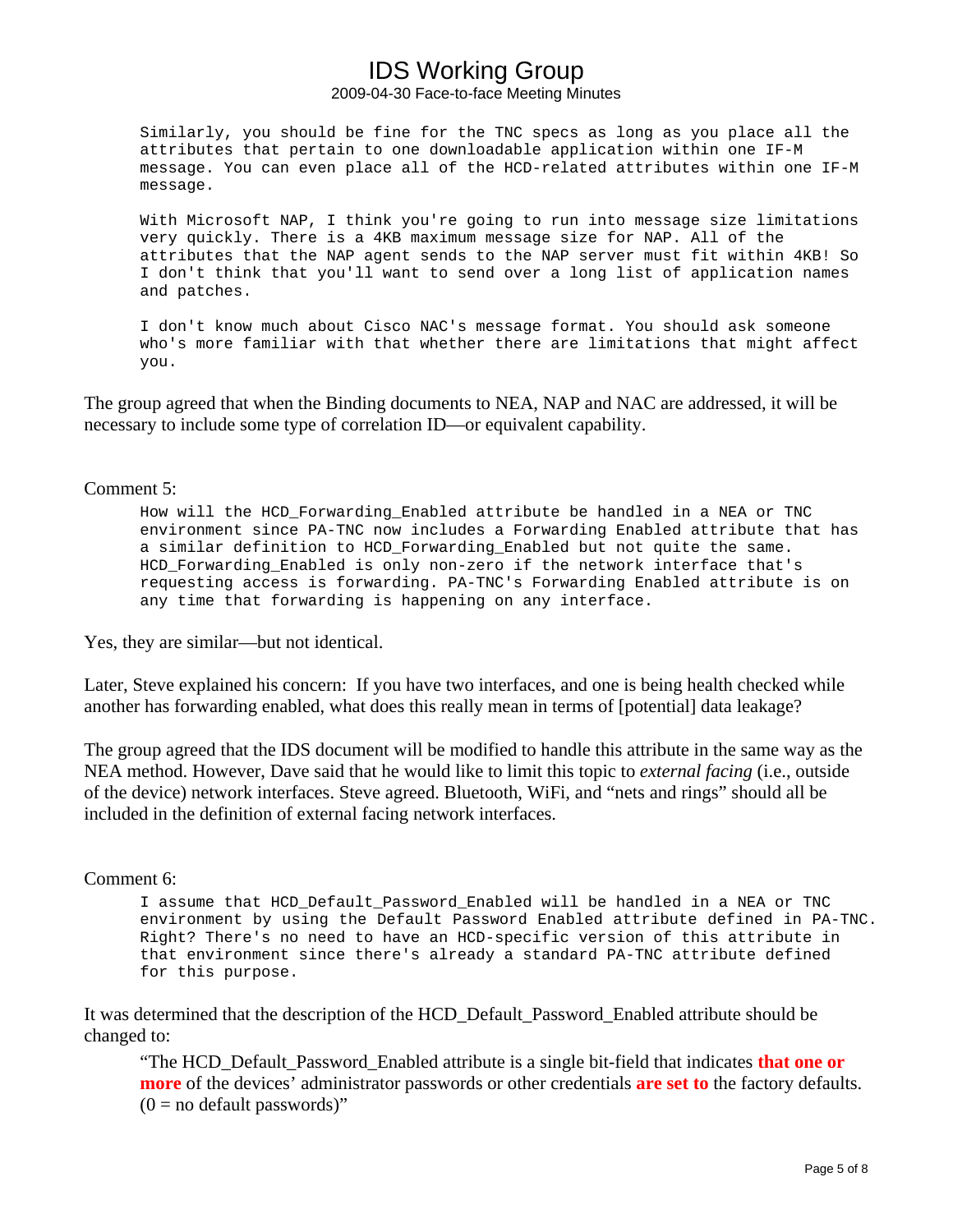#### Comment 7:

In section 5.2.1, the second sentence should have these additional words at the end: "if this feature is enabled". If an HCD supports dynamically downloadable applications but this feature has been disabled through administrative interfaces, the HCD\_Downloadable\_Application\_Enabled attribute should not be set!

Agreed. The Note in Section 5.2.1 will be removed.

The remaining Comments provided by Steve were all editorial—and were accepted as suggested.

Given the changes identified for the document, the group agreed that the PWG Last Call on this specification will be extended through to the next face-to-face meeting.

AI 011: Dave Whitehead will send a note to Steve Hanna providing the details of the group's resolutions to his comments.

→ *NEW* 

#### **7. Review NAP Binding Document with Brian Smithson updates**

Brian explained that the significant modifications were contributed by Joe Murdock. Joe led a review of the latest updates.

He explained the various modifications to Sections 5 and 6.

Jerry raised a question about the text in Section 5.2: "The conforming HCP NAP client MUST generate an updated Statement of Health and repeat the validation process." He noted that it might be impractical to "re-evaluate" (and disconnect from the network?) when encountering an in-line "user application" in the middle of a job.

It was suggested that a re-evaluation should be done immediately after the job was processed. It does not seem practical to interrupt a job to do the re-assessment. If the user application is persistent, then the reassessment should be done at the earliest opportunity.

Changes in the other critical attributes identified as triggers for "immediate" re-assessment were accepted as proposed.

It was noted that one of the sequence diagrams in Section 12.4 might need to be corrected.

There were several "open issues" identified at the end of the document that the group addressed:

• BS1: What do we do to define HRESULT values? It is a Microsoft term.  $\rightarrow$  It is just an [opaque] integer return value. It is possible to define specific PWG-defined values.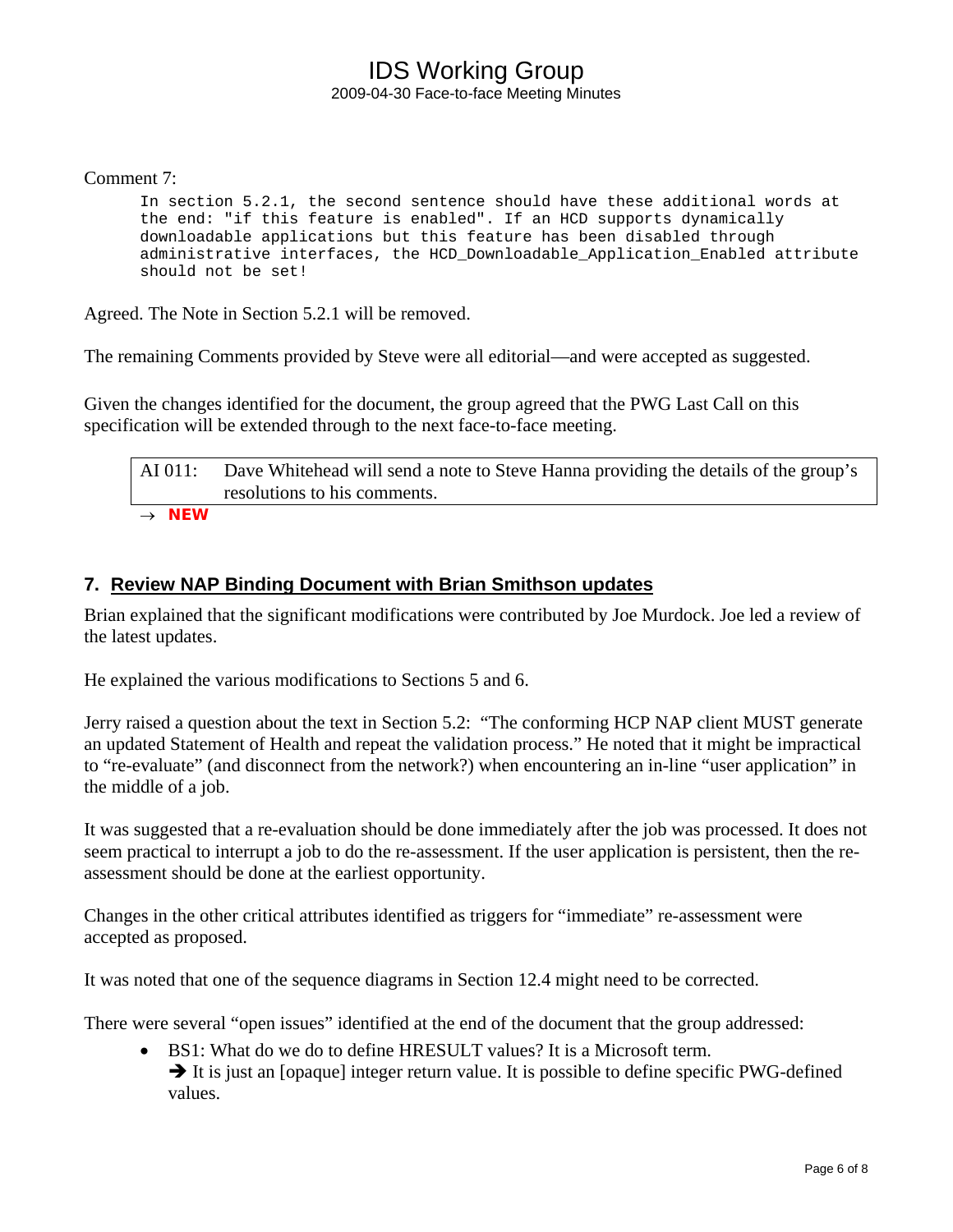2009-04-30 Face-to-face Meeting Minutes

- BS2: What is the subtype code for the Firmware Name TLV?  $\rightarrow$  General suggestion is that the value is 2—but this should be verified.
- BS3: Need a good definition of under what conditions conditionally mandatory attributes are required.

 $\rightarrow$  Refer to the definition in the Attributes specification and adapt as appropriate.

• BS4: What is this (Product Name TLV) attribute, and how is it different from machine type model? The description is wrong, and there is no HCD Product Name in HCD-ATR.

 $\rightarrow$  The group agreed to remove the Product Name attribute.

## **8. TCG and IDS groups – overlap??**

The IDS group is interested in making sure that the TCG Hardcopy Working Group activity does not overlap with the IDS activity. Another teleconference with the TCG HCWG is planned for this evening to discuss a proposed update to their Charter. IDS members are welcome to participate and express their thoughts.

## **9. How to proceed with Microsoft NAP group**

Mike Fenelon reviewed the questions that had been sent to the NAP group—and the initial responses received to date.

Mike suggested that it might be possible for someone from the NAP group to participate at a future meeting/teleconference. He also indicated that he plans to have a follow-up discussion with the NAP group to obtain further elaboration on some of the responses. It was noted that a few of the questions require further investigation by the NAP team before they can answer adequately.

AI 012: Mike Fenelon will coordinate the next opportunity for a discussion with the Microsoft NAP team.

→ *NEW* 

## **10. Review discussion on NEA Binding document**

There was nothing to review other than table templates – which the group felt was not very productive.

## **11. Closing Summary**

AI 013: Dave will announce the next teleconference details. → *NEW* 

## **12. New Action Items and Open Issues**

AI 011: Dave Whitehead will send a note to Steve Hanna providing the details of the group's resolutions to his comments.